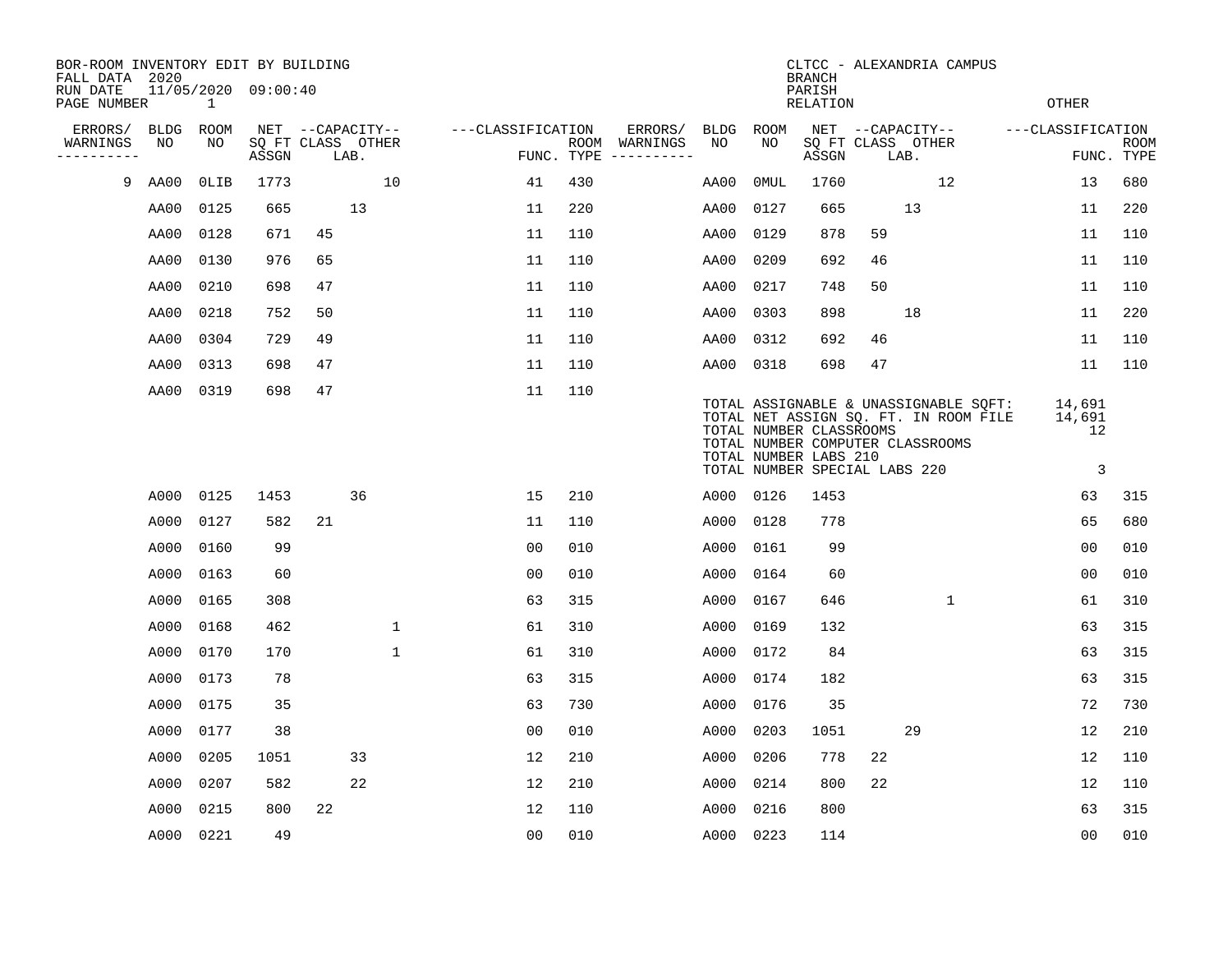| BOR-ROOM INVENTORY EDIT BY BUILDING<br>FALL DATA 2020<br>RUN DATE<br>PAGE NUMBER |             | 2         | 11/05/2020 09:00:40        |          |    |                                    |     |                                                           |             |                                                                                   | <b>BRANCH</b><br>PARISH<br><b>RELATION</b> |      | CLTCC - ALEXANDRIA CAMPUS                                                 |                                                                                | <b>OTHER</b>                                                                                           |                           |
|----------------------------------------------------------------------------------|-------------|-----------|----------------------------|----------|----|------------------------------------|-----|-----------------------------------------------------------|-------------|-----------------------------------------------------------------------------------|--------------------------------------------|------|---------------------------------------------------------------------------|--------------------------------------------------------------------------------|--------------------------------------------------------------------------------------------------------|---------------------------|
| ERRORS/ BLDG ROOM<br>WARNINGS<br>---------                                       | NO          | NO        | SQ FT CLASS OTHER<br>ASSGN | LAB.     |    | NET --CAPACITY-- ---CLASSIFICATION |     | ERRORS/ BLDG ROOM<br>ROOM WARNINGS<br>FUNC. TYPE $------$ | NO          | NO                                                                                | ASSGN                                      | LAB. | SQ FT CLASS OTHER                                                         |                                                                                | NET --CAPACITY-- ---CLASSIFICATION                                                                     | <b>ROOM</b><br>FUNC. TYPE |
|                                                                                  |             | A000 0224 | 114                        |          |    | 00                                 | 010 |                                                           |             | TOTAL NUMBER CLASSROOMS<br>TOTAL NUMBER LABS 210<br>TOTAL NUMBER SPECIAL LABS 220 |                                            |      | TOTAL NUMBER COMPUTER CLASSROOMS                                          |                                                                                | TOTAL ASSIGNABLE & UNASSIGNABLE SQFT: 12,893<br>TOTAL NET ASSIGN SQ. FT. IN ROOM FILE 12,260<br>4<br>4 |                           |
|                                                                                  | BA00        | 0103      | 670                        | 45       |    | 11                                 | 110 |                                                           | BA00 0104   |                                                                                   | 670                                        | 45   |                                                                           |                                                                                | 11                                                                                                     | 110                       |
|                                                                                  | BA00        | 0105      | 791                        | 53       |    | 11                                 | 110 |                                                           | BA00        | 0108                                                                              | 830                                        | 55   |                                                                           |                                                                                | 11                                                                                                     | 110                       |
|                                                                                  | BA00        | 0109      | 830                        | 55       |    | 11                                 | 110 |                                                           | BA00        | 0110                                                                              | 5102                                       |      | 102                                                                       |                                                                                | 11                                                                                                     | 220                       |
|                                                                                  | BA00        | 0116      | 2000                       |          | 40 | 11                                 | 220 |                                                           | BA00        | 0117                                                                              | 670                                        | 45   |                                                                           |                                                                                | 11                                                                                                     | 110                       |
|                                                                                  | BA00        | 0125      | 905                        |          | 18 | 11                                 | 220 |                                                           | BA00        | 0129                                                                              | 904                                        |      | 18                                                                        |                                                                                | 11                                                                                                     | 220                       |
|                                                                                  | BA00        | 0130      | 936                        |          | 19 | 11                                 | 220 |                                                           | BA00 0215   |                                                                                   | 704                                        | 47   |                                                                           |                                                                                | 11                                                                                                     | 110                       |
|                                                                                  | BA00        | 0216      |                            | 1850 123 |    | 11                                 | 110 |                                                           |             | TOTAL NUMBER CLASSROOMS<br>TOTAL NUMBER LABS 210<br>TOTAL NUMBER SPECIAL LABS 220 |                                            |      | TOTAL NUMBER COMPUTER CLASSROOMS                                          | TOTAL ASSIGNABLE & UNASSIGNABLE SQFT:<br>TOTAL NET ASSIGN SQ. FT. IN ROOM FILE | 16,862<br>16,862<br>8<br>5                                                                             |                           |
|                                                                                  | B000        | 0001      | 1694                       |          | 23 | 12                                 | 210 |                                                           | B000 0006   |                                                                                   | 96                                         |      | $\mathbf{1}$                                                              |                                                                                | 14                                                                                                     | 310                       |
|                                                                                  | <b>B000</b> | 0007      | 96                         |          |    | 1<br>61                            | 310 |                                                           | <b>B000</b> | 0008                                                                              | 96                                         |      | $\mathbf{1}$                                                              |                                                                                | 64                                                                                                     | 310                       |
|                                                                                  | B000        | 0010      | 640                        | 40       |    | 14                                 | 110 |                                                           | B000        | 0011                                                                              | 100                                        |      | $\mathbf{1}$                                                              |                                                                                | 14                                                                                                     | 310                       |
|                                                                                  | <b>B000</b> | 0012      | 540                        | 34       |    | 14                                 | 110 |                                                           | <b>B000</b> | 0013                                                                              | 340                                        |      |                                                                           |                                                                                | 0 <sub>0</sub>                                                                                         | 030                       |
|                                                                                  | B000        | 0014      | 72                         |          | 10 | 53                                 | 310 |                                                           | B000        | 0015                                                                              | 120                                        |      |                                                                           |                                                                                | 64                                                                                                     | 710                       |
|                                                                                  | B000        | 0016      | 144                        |          |    | 12                                 | 115 |                                                           | B000 0017   |                                                                                   | 646                                        |      | 20                                                                        |                                                                                | 14                                                                                                     | 210                       |
|                                                                                  |             | B000 0018 | 700                        |          | 20 | 14                                 | 215 |                                                           |             | TOTAL NUMBER CLASSROOMS<br>TOTAL NUMBER LABS 210<br>TOTAL NUMBER SPECIAL LABS 220 |                                            |      | TOTAL NET ASSIGN SQ. FT. IN ROOM FILE<br>TOTAL NUMBER COMPUTER CLASSROOMS | TOTAL ASSIGNABLE & UNASSIGNABLE SQFT:                                          | 5,284<br>4,944<br>2<br>2                                                                               |                           |
|                                                                                  | C000        | 0001      | 1978                       |          | 20 | 12                                 | 210 |                                                           | C000 0002   |                                                                                   | 1636                                       |      | 20                                                                        |                                                                                | 12                                                                                                     | 210                       |
|                                                                                  |             | C000 0003 | 186                        |          |    | 72                                 | 730 |                                                           | C000 0004   |                                                                                   | 337                                        |      | 5                                                                         |                                                                                | $12 \overline{ }$                                                                                      | 210                       |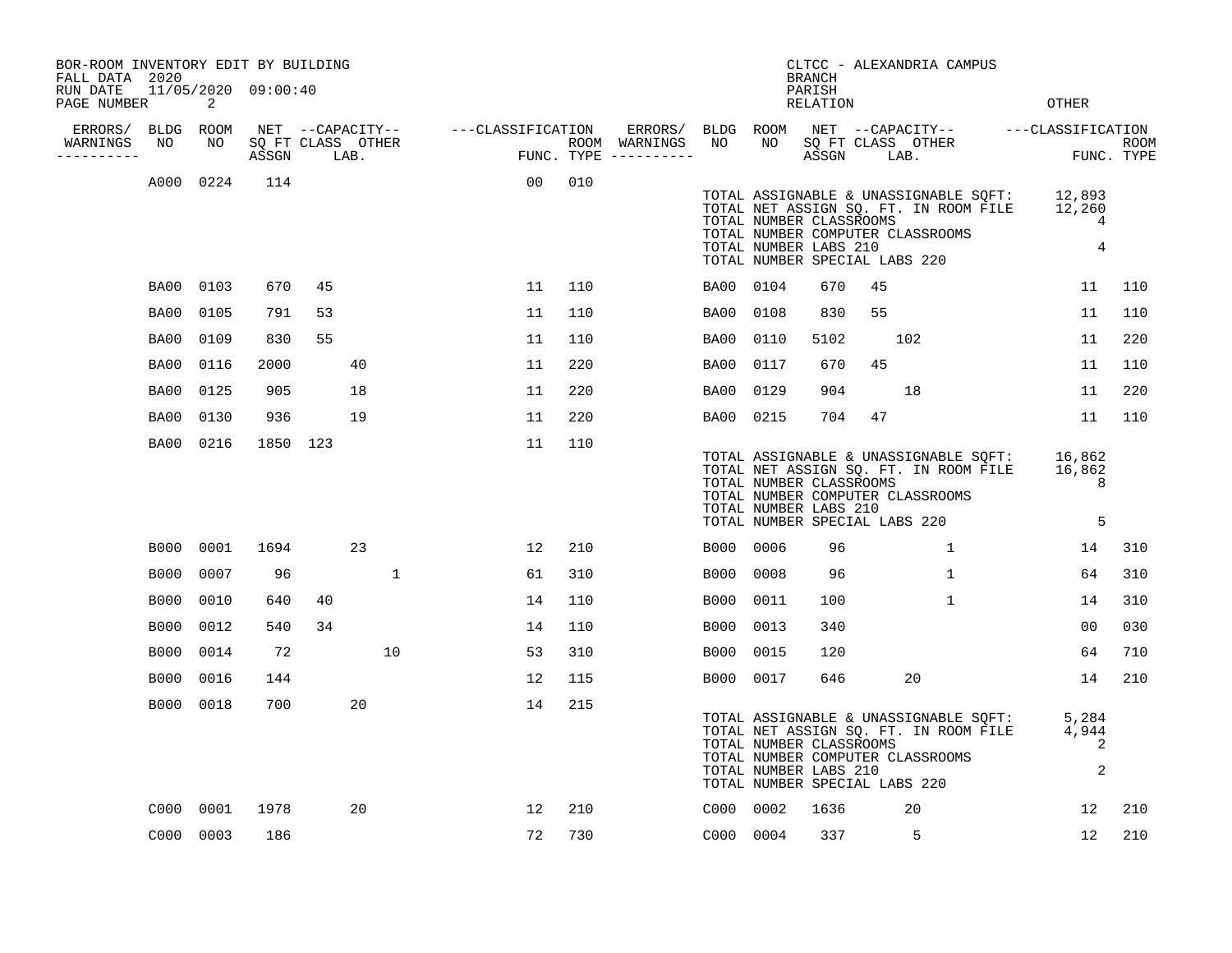| BOR-ROOM INVENTORY EDIT BY BUILDING<br>FALL DATA 2020 |                                     |       |                           |                   |     |                                        |      |           | <b>BRANCH</b>                                           |                               | CLTCC - ALEXANDRIA CAMPUS                                                                                                       |                                    |                           |
|-------------------------------------------------------|-------------------------------------|-------|---------------------------|-------------------|-----|----------------------------------------|------|-----------|---------------------------------------------------------|-------------------------------|---------------------------------------------------------------------------------------------------------------------------------|------------------------------------|---------------------------|
| RUN DATE<br>PAGE NUMBER                               | 11/05/2020 09:00:40<br>$\mathbf{3}$ |       |                           |                   |     |                                        |      |           | PARISH<br><b>RELATION</b>                               |                               |                                                                                                                                 | <b>OTHER</b>                       |                           |
| ERRORS/                                               | BLDG ROOM                           |       | NET --CAPACITY--          | ---CLASSIFICATION |     | ERRORS/                                |      | BLDG ROOM |                                                         |                               |                                                                                                                                 | NET --CAPACITY-- ---CLASSIFICATION |                           |
| WARNINGS<br>NO<br>----------                          | NO                                  | ASSGN | SQ FT CLASS OTHER<br>LAB. |                   |     | ROOM WARNINGS<br>FUNC. TYPE ---------- | NO   | NO        | ASSGN                                                   | SQ FT CLASS OTHER<br>LAB.     |                                                                                                                                 |                                    | <b>ROOM</b><br>FUNC. TYPE |
| C000                                                  | 0005                                | 600   | 15                        | 12                | 110 |                                        | C000 | 0006      | 600                                                     | 14                            |                                                                                                                                 | 12                                 | 110                       |
| C000                                                  | 0007                                | 60    |                           | 00                | 010 |                                        | C000 | 0009      | 363                                                     | 18                            |                                                                                                                                 | 12                                 | 110                       |
| C000                                                  | 0010                                | 90    |                           | 63                | 215 |                                        | C000 | 0011      | 315                                                     |                               | 1                                                                                                                               | 61                                 | 310                       |
| C000                                                  | 0012                                | 96    | $\mathbf{1}$              | 61                | 310 |                                        | C000 | 0013      | 2000                                                    |                               | 20                                                                                                                              | 12                                 | 210                       |
| C000                                                  | 0014                                | 480   |                           | 63                | 215 |                                        | C000 | 0015      | 870                                                     |                               | 20                                                                                                                              | 12                                 | 210                       |
|                                                       | C000 0016                           | 148   |                           | 63                | 215 |                                        |      | C000 0017 | 700<br>TOTAL NUMBER CLASSROOMS<br>TOTAL NUMBER LABS 210 | TOTAL NUMBER SPECIAL LABS 220 | 20<br>TOTAL ASSIGNABLE & UNASSIGNABLE SOFT: 10,459<br>TOTAL NET ASSIGN SQ. FT. IN ROOM FILE<br>TOTAL NUMBER COMPUTER CLASSROOMS | 12<br>10,399<br>3<br>6             | 210                       |
|                                                       | D000 0001                           | 5214  | 20                        | 12                | 210 |                                        |      | D000 0002 | 627                                                     | 40                            |                                                                                                                                 | 12                                 | 110                       |
| D000                                                  | 0003                                | 133   |                           | 63                | 215 |                                        | D000 | 0004      | 162                                                     |                               |                                                                                                                                 | 00                                 | 010                       |
|                                                       | D000 0005                           | 187   |                           | 72                | 730 |                                        |      | D000 0006 | 357<br>TOTAL NUMBER CLASSROOMS<br>TOTAL NUMBER LABS 210 | TOTAL NUMBER SPECIAL LABS 220 | TOTAL ASSIGNABLE & UNASSIGNABLE SQFT:<br>TOTAL NET ASSIGN SQ. FT. IN ROOM FILE<br>TOTAL NUMBER COMPUTER CLASSROOMS              | 72<br>6,680<br>6,518<br>1<br>1     | 730                       |
|                                                       | E000 0001                           | 2590  | 200                       | 91                | 630 |                                        |      | E000 0002 | 450                                                     |                               | 50                                                                                                                              | 91                                 | 630                       |
| E000                                                  | 0003                                | 176   |                           | 0 <sub>0</sub>    | 010 |                                        | E000 | 0004      | 234                                                     |                               |                                                                                                                                 | 0 <sub>0</sub>                     | 010                       |
| E000                                                  | 0005                                | 108   | 25                        | 91                | 630 |                                        | E000 | 0010      | 96                                                      |                               |                                                                                                                                 | 63                                 | 315                       |
| E000                                                  | 0012                                | 128   |                           | 72                | 730 |                                        | E000 | 0013      | 352                                                     |                               |                                                                                                                                 | 0 <sub>0</sub>                     | 030                       |
| E000                                                  | 0014                                | 200   |                           | 72                | 730 |                                        | E000 | 0016      | 1791                                                    | 45                            |                                                                                                                                 | 12                                 | 110                       |
| E000                                                  | 0018                                | 2004  | 11                        | 12                | 210 |                                        | E000 | 0023      | 864                                                     | 36                            |                                                                                                                                 | 12                                 | 110                       |
| E000                                                  | 0024                                | 840   | 25                        | 12                | 110 |                                        | E000 | 0025      | 744                                                     | 20                            |                                                                                                                                 | 12                                 | 110                       |
|                                                       | E000 0027                           | 120   | 1                         | 61                | 310 |                                        |      | E000 0029 | 576<br>TOTAL NUMBER CLASSROOMS                          |                               | 12<br>TOTAL ASSIGNABLE & UNASSIGNABLE SQFT:<br>TOTAL NET ASSIGN SQ. FT. IN ROOM FILE<br>TOTAL NUMBER COMPUTER CLASSROOMS        | 61<br>11,273<br>10,511<br>4        | 310                       |

TOTAL NUMBER LABS 210 1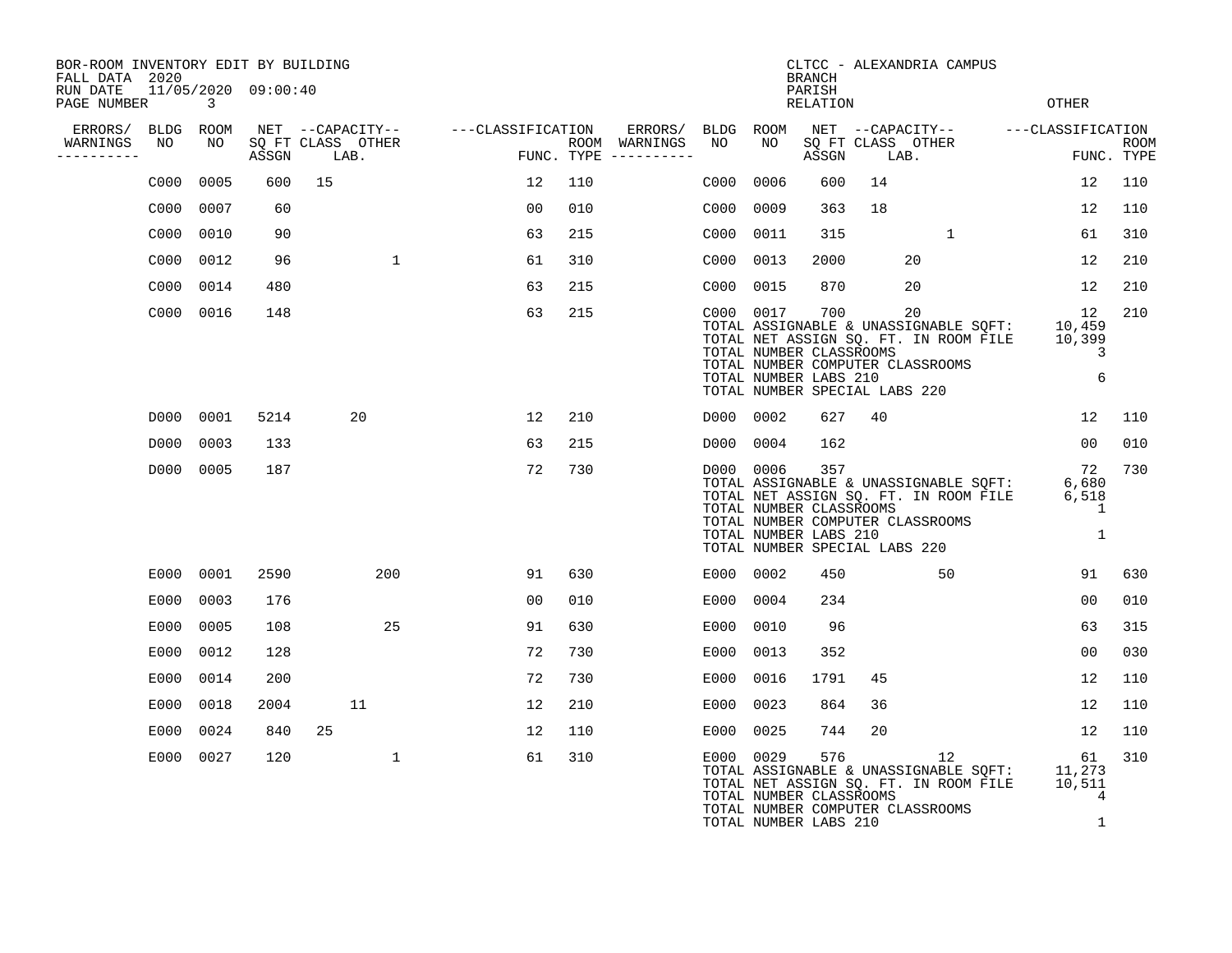| BOR-ROOM INVENTORY EDIT BY BUILDING<br>FALL DATA 2020 |           |                     |                           |                                    | CLTCC - ALEXANDRIA CAMPUS<br><b>BRANCH</b> |                                      |           |                                                                                   |                    |    |                                                                                                                    |                                    |                |                    |
|-------------------------------------------------------|-----------|---------------------|---------------------------|------------------------------------|--------------------------------------------|--------------------------------------|-----------|-----------------------------------------------------------------------------------|--------------------|----|--------------------------------------------------------------------------------------------------------------------|------------------------------------|----------------|--------------------|
| RUN DATE<br>PAGE NUMBER                               | 4         | 11/05/2020 09:00:40 |                           |                                    |                                            |                                      |           |                                                                                   | PARISH<br>RELATION |    |                                                                                                                    | OTHER                              |                |                    |
| ERRORS/                                               | BLDG ROOM |                     |                           | NET --CAPACITY-- ---CLASSIFICATION |                                            | ERRORS/                              | BLDG      | ROOM                                                                              |                    |    |                                                                                                                    | NET --CAPACITY-- ---CLASSIFICATION |                |                    |
| WARNINGS<br>NO<br>. _ _ _ _ _ _ _ _ _                 | NO        | ASSGN               | SQ FT CLASS OTHER<br>LAB. |                                    |                                            | ROOM WARNINGS<br>FUNC. TYPE $------$ | NO        | NO                                                                                | ASSGN              |    | SQ FT CLASS OTHER<br>LAB.                                                                                          |                                    |                | ROOM<br>FUNC. TYPE |
|                                                       |           |                     |                           |                                    |                                            |                                      |           | TOTAL NUMBER SPECIAL LABS 220                                                     |                    |    |                                                                                                                    |                                    |                |                    |
| F000                                                  | 0001      | 2914                | 15                        | 12                                 | 210                                        |                                      | F000      | 0002                                                                              | 460                | 10 |                                                                                                                    | 12                                 |                | 110                |
| F000                                                  | 0003      | 480                 |                           | 63                                 | 215                                        |                                      | F000      | 0004                                                                              | 644                | 16 |                                                                                                                    | 12                                 |                | 110                |
| F000                                                  | 0005      | 113                 |                           | 00                                 | 010                                        |                                      | F000      | 0006                                                                              | 90                 |    |                                                                                                                    |                                    | 00             | 010                |
| F000                                                  | 0007      | 100                 |                           | 00                                 | 010                                        |                                      | F000      | 0008                                                                              | 414                |    | 15                                                                                                                 | 12                                 |                | 210                |
| F000                                                  | 0009      | 2350                | 15                        | 12                                 | 210                                        |                                      | F000      | 0011                                                                              | 529                | 24 |                                                                                                                    | 12                                 |                | 110                |
| F000                                                  | 0012      | 221                 | 20                        | 12                                 | 210                                        |                                      | F000      | 0013                                                                              | 322                |    |                                                                                                                    |                                    | 63             | 730                |
| F000                                                  | 0015      | 220                 |                           | 63                                 | 730                                        |                                      | F000      | 0018                                                                              | 400                |    | 20                                                                                                                 | 12                                 |                | 210                |
| F000                                                  | 0019      | 234                 |                           | 63                                 | 215                                        |                                      | F000      | 0020                                                                              | 234                |    |                                                                                                                    |                                    | 63             | 215                |
| F000                                                  | 0021      | 273                 | 20                        | 12                                 | 210                                        |                                      | F000      | 0022                                                                              | 484                | 10 |                                                                                                                    | 12                                 |                | 110                |
| F000                                                  | 0023      | 113                 |                           | 00                                 | 010                                        |                                      | F000      | 0024                                                                              | 90                 |    |                                                                                                                    |                                    | 0 <sub>0</sub> | 010                |
| F000                                                  | 0025      | 100                 |                           | 00                                 | 010                                        |                                      | F000      | 0026                                                                              | 484                | 26 |                                                                                                                    | 12                                 |                | 110                |
| F000                                                  | 0027      | 264                 |                           | 63                                 | 215                                        |                                      | F000      | 0028                                                                              | 532                |    | 20                                                                                                                 | 12                                 |                | 210                |
| F000                                                  | 0029      | 1716                | 20                        | 12                                 | 210                                        |                                      | F000      | 0030                                                                              | 4615               |    | 15                                                                                                                 | 12                                 |                | 210                |
|                                                       | F000 0031 | 484                 | 10                        | 12                                 | 110                                        |                                      |           | TOTAL NUMBER CLASSROOMS<br>TOTAL NUMBER LABS 210<br>TOTAL NUMBER SPECIAL LABS 220 |                    |    | TOTAL ASSIGNABLE & UNASSIGNABLE SQFT:<br>TOTAL NET ASSIGN SQ. FT. IN ROOM FILE<br>TOTAL NUMBER COMPUTER CLASSROOMS | 18,880<br>18,274                   | 6<br>9         |                    |
|                                                       | G000 0001 | 2223                |                           | 71                                 | 720                                        |                                      | G000 0002 | TOTAL NUMBER CLASSROOMS<br>TOTAL NUMBER LABS 210<br>TOTAL NUMBER SPECIAL LABS 220 | 149                |    | TOTAL ASSIGNABLE & UNASSIGNABLE SQFT:<br>TOTAL NET ASSIGN SQ. FT. IN ROOM FILE<br>TOTAL NUMBER COMPUTER CLASSROOMS | 2,372<br>2,372                     | 61             | 310                |
|                                                       | H000 0001 | 282                 |                           | 63                                 | 730                                        |                                      |           | TOTAL NUMBER CLASSROOMS<br>TOTAL NUMBER LABS 210<br>TOTAL NUMBER SPECIAL LABS 220 |                    |    | TOTAL ASSIGNABLE & UNASSIGNABLE SQFT:<br>TOTAL NET ASSIGN SQ. FT. IN ROOM FILE<br>TOTAL NUMBER COMPUTER CLASSROOMS |                                    | 282<br>282     |                    |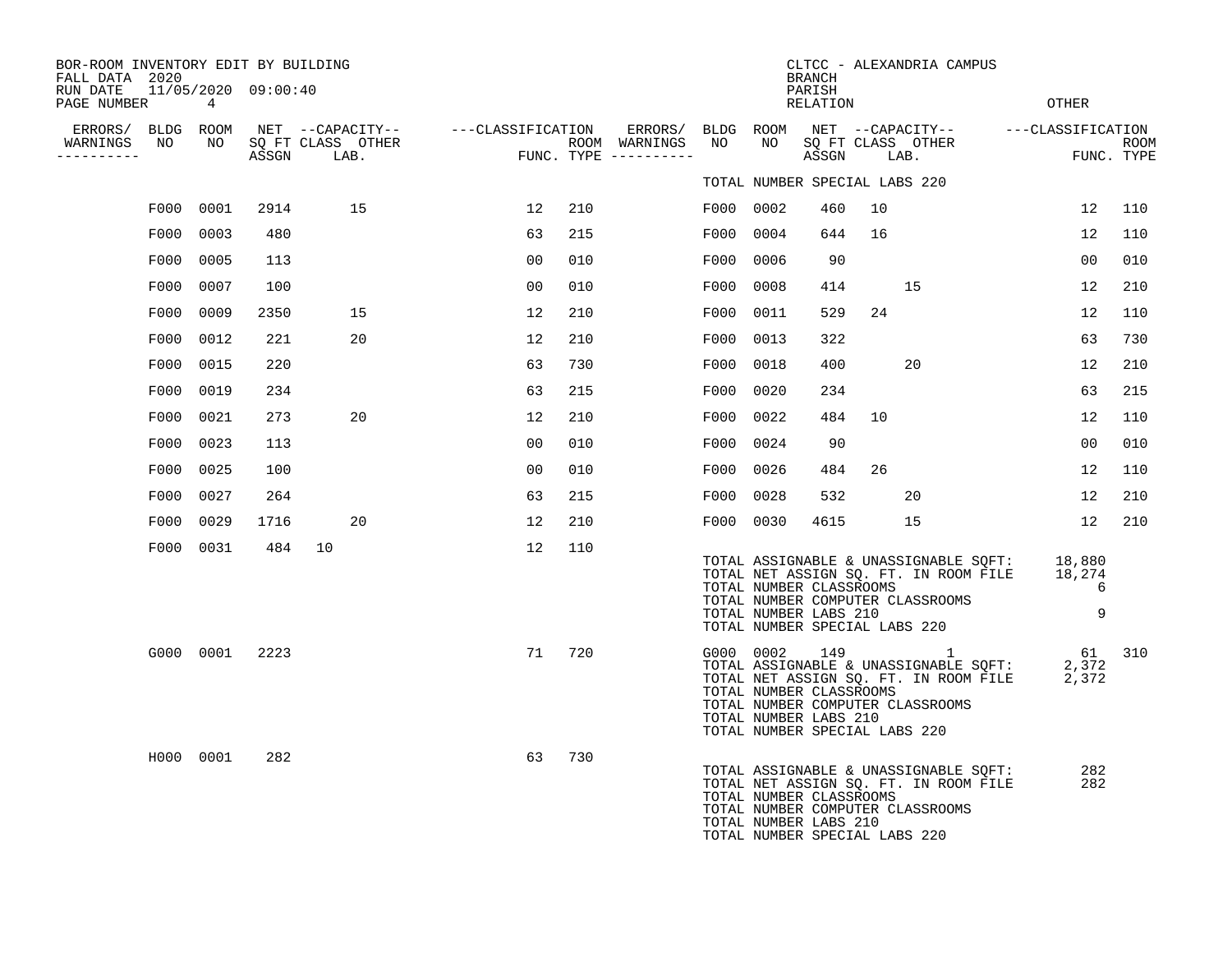| BOR-ROOM INVENTORY EDIT BY BUILDING<br>FALL DATA 2020<br>RUN DATE<br>PAGE NUMBER |            | 11/05/2020 09:00:40<br>5 |       |                                               |                   |                    |                          |      |            | <b>BRANCH</b><br>PARISH<br>RELATION              | CLTCC - ALEXANDRIA CAMPUS                                                                                                                           | <b>OTHER</b>                   |                           |
|----------------------------------------------------------------------------------|------------|--------------------------|-------|-----------------------------------------------|-------------------|--------------------|--------------------------|------|------------|--------------------------------------------------|-----------------------------------------------------------------------------------------------------------------------------------------------------|--------------------------------|---------------------------|
| ERRORS/<br>WARNINGS<br>.                                                         | BLDG<br>NO | ROOM<br>NO               | ASSGN | NET --CAPACITY--<br>SQ FT CLASS OTHER<br>LAB. | ---CLASSIFICATION | ROOM<br>FUNC. TYPE | ERRORS/ BLDG<br>WARNINGS | NO   | ROOM<br>NO | ASSGN                                            | NET --CAPACITY--<br>SQ FT CLASS OTHER<br>LAB.                                                                                                       | ---CLASSIFICATION              | <b>ROOM</b><br>FUNC. TYPE |
|                                                                                  | I000       | 0001                     | 1920  | 17                                            | 12                | 210                |                          | I000 | 0002       | 120                                              | 1                                                                                                                                                   | 61                             | 310                       |
|                                                                                  | I000       | 0003                     | 78    |                                               | 0 <sub>0</sub>    | 010                |                          | I000 | 0004       | 78                                               |                                                                                                                                                     | 0 <sub>0</sub>                 | 010                       |
|                                                                                  | I000       | 0005                     | 144   |                                               | 63                | 215                |                          |      |            | TOTAL NUMBER CLASSROOMS<br>TOTAL NUMBER LABS 210 | TOTAL ASSIGNABLE & UNASSIGNABLE SQFT:<br>TOTAL NET ASSIGN SQ. FT. IN ROOM FILE<br>TOTAL NUMBER COMPUTER CLASSROOMS<br>TOTAL NUMBER SPECIAL LABS 220 | 2,340<br>2,184<br>$\mathbf{1}$ |                           |
|                                                                                  |            | J000 0001                | 510   |                                               | 71                | 740                |                          |      |            | TOTAL NUMBER CLASSROOMS<br>TOTAL NUMBER LABS 210 | TOTAL ASSIGNABLE & UNASSIGNABLE SQFT:<br>TOTAL NET ASSIGN SQ. FT. IN ROOM FILE<br>TOTAL NUMBER COMPUTER CLASSROOMS<br>TOTAL NUMBER SPECIAL LABS 220 | 510<br>510                     |                           |
|                                                                                  |            | L000 0001                | 370   |                                               | 63                | 730                |                          |      |            | TOTAL NUMBER CLASSROOMS<br>TOTAL NUMBER LABS 210 | TOTAL ASSIGNABLE & UNASSIGNABLE SOFT:<br>TOTAL NET ASSIGN SQ. FT. IN ROOM FILE<br>TOTAL NUMBER COMPUTER CLASSROOMS<br>TOTAL NUMBER SPECIAL LABS 220 | 370<br>370                     |                           |
|                                                                                  |            | M000 0001                | 838   |                                               | 00                | 030                |                          |      |            | TOTAL NUMBER CLASSROOMS<br>TOTAL NUMBER LABS 210 | TOTAL ASSIGNABLE & UNASSIGNABLE SQFT:<br>TOTAL NET ASSIGN SQ. FT. IN ROOM FILE<br>TOTAL NUMBER COMPUTER CLASSROOMS<br>TOTAL NUMBER SPECIAL LABS 220 | 838                            |                           |